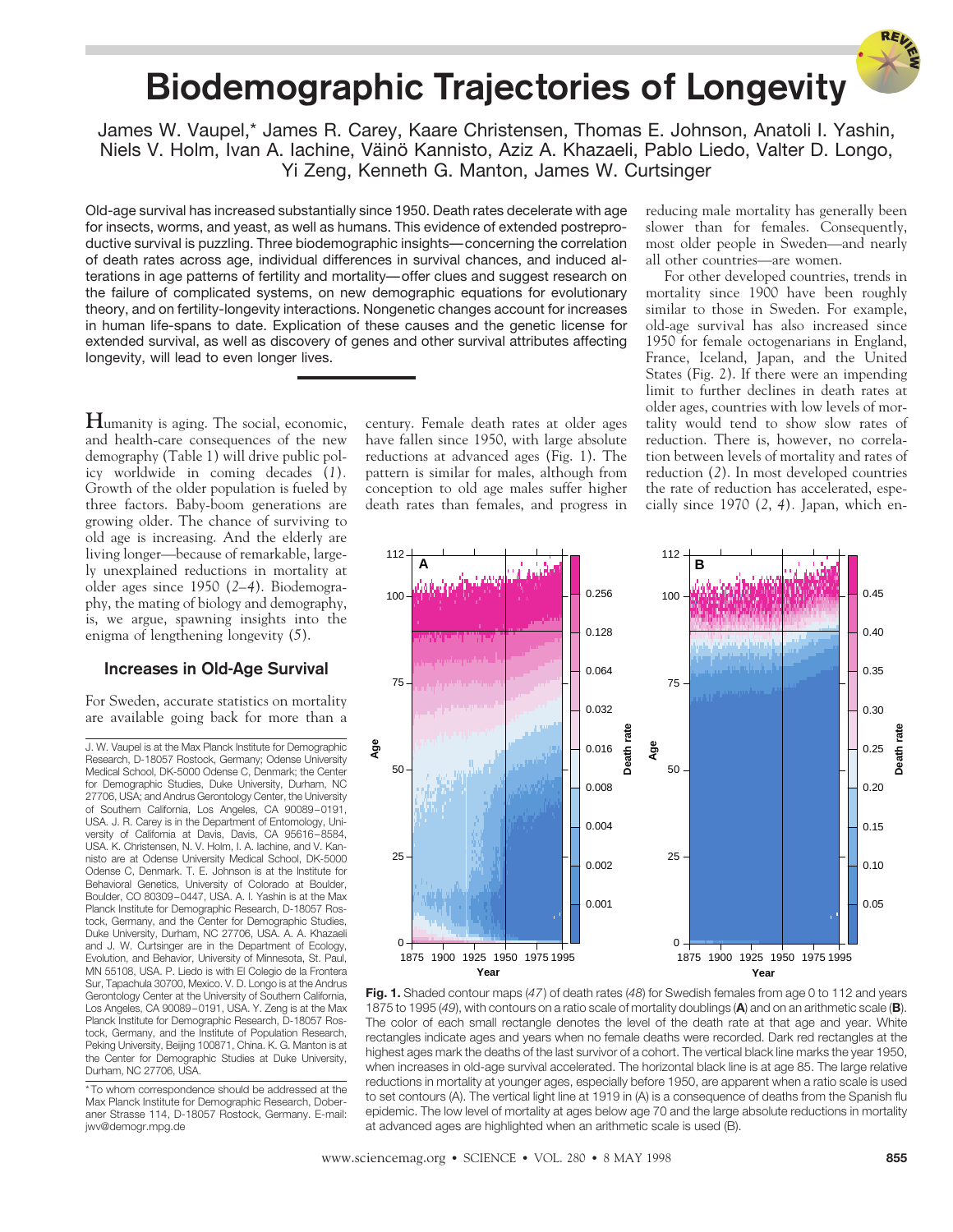joys the world's longest life expectancy and lowest levels of mortality at older ages, has been a leader in the quickening pace of increase in old-age survival (Fig. 2). Since the early 1970s female death rates in Japan have declined at annual rates of about 3% for octogenarians and 2% for nonagenarians. Mortality among octogenarians and nonagenarians has been low in the United States (Fig. 2). The reasons for the U.S. advantage and the recent loss of this advantage to Japan and France are not well understood (*4*, *6*).

The reduction in death rates at older ages has increased the size of the elderly population considerably (*2*, *4*, *7*). In developed countries in 1990 there were about twice as many nonagenarians and four to five times as many centenarians as there would have been if mortality after age 80 had stayed at 1960 levels. Reliable data for various developed countries indicate that the population of centenarians has doubled every decade since 1960, mostly as a result of increases in survival after age 80 (*7*).

The decline in old-age mortality is perplexing. What biological charter permits us (or any other species) to live long postreproductive lives (*8*)? A canonical gerontological belief posits genetically determined maximum life-spans. Most sexually reproducing species show signs of senescence with age (*9*), and evolutionary biologists have developed theories to account for this (*10*). The postreproductive span of life should be short because there is no selection against mutations that are not expressed until reproductive activity has ceased (*11*–*13*)*.*

The logic of this theory and the absence

**Table 1.** Estimated population, proportion of population, and growth of population above age 60 for the world and for selected countries in 1970 and 1997 and projected for 2025. Countries are ranked by percentage 60+ in 1997. Data are from (46).

| Country | Millions $60+$ |       |        | Percent $60+$ |      |      | Growth    |           |
|---------|----------------|-------|--------|---------------|------|------|-----------|-----------|
|         | 1970           | 1997  | 2025   | 1970          | 1997 | 2025 | 1997/1970 | 2025/1997 |
| World   | 300.0          | 530.0 | 1200.0 | 8             | 9    | 15   | 1.8       | 2.3       |
| Italy   | 9.0            | 13.0  | 18.0   | 16            | 23   | 33   | 1.4       | 1.4       |
| Sweden  | 1.6            | 2.0   | 2.7    | 20            | 22   | 29   | 1.3       | 1.4       |
| Germany | 15.0           | 18.0  | 28.0   | 20            | 21   | 32   | 1.2       | 1.6       |
| Japan   | 11.0           | 27.0  | 40.0   | 11            | 21   | 33   | 2.5       | 1.5       |
| U.S.A.  | 29.0           | 44.0  | 83.0   | 14            | 17   | 25   | 1.5       | 1.9       |
| China   | 57.0           | 118.0 | 290.0  | 7             | 10   | 20   | 2.1       | 2.5       |
| India   | 29.0           | 64.0  | 165.0  | 6             |      | 12   | 2.2       | 2.6       |
| Mexico  | 3.0            | 6.5   | 18.0   | 6             |      | 13   | 2.2       | 2.7       |

**Fig. 2.** Deaths per 1000 women at ages 80 to 89 from 1950 to 1995 for Japan (dashed black line), France (blue line), Sweden (green line), England and Wales (red line), Iceland (gray line), the United States (light blue line), and U.S. whites (brown line). The U.S. data (light blue line) may be unreliable, especially in the 1960s. Source: (*49*, *50*).



of compelling countertheories (*14*) have led many to discount the evidence of substantial declines in old-age mortality. Often it is assumed that the reductions are anomalous and that progress will stagnate (*15*). Only time can silence claims about the future. And empirical observations are not fully acceptable until they are explicable. We have therefore focused on testing hypotheses and developing new concepts.

#### **Mortality Deceleration**

A key testable hypothesis is that mortality accelerates with age as reproduction declines. We estimated age trajectories of death rates (Fig. 3) for *Homo sapiens*, *Ceratitis capitata* (the Mediterranean fruit fly), *Anastrepha ludens*, *Anastrepha obliqua*, and *Anastrepha serpentina* (three other species of true fruit fly), *Diachasmimorpha longiacaudtis* (a parasitoid wasp), *Drosophila melanogaster*, *Caenorhabditis elegans* (a nematode worm), and *Saccharomyces cerevisiae* (baker's yeast). To peer into the remote realms of exceptional longevity we studied very large cohorts.

For humans (Fig. 3A), death rates increase at a slowing rate after age 80. A logistic curve that fits the data well from age 80 to 105 indicates that death rates may reach a plateau (*16*). A quadratic curve fit to the data at ages  $105+$  suggests a decline in mortality after age 110.

For four species of true fruit flies in two genera and for a parasitoid wasp (Fig. 3, B and C), death rates rise and then fall. The data on medflies (Fig. 3B) generated considerable controversy when published because it was generally believed that for almost all species mortality inexorably increases at ages after maturity (*9*, *17*). Previously unpublished data on three species from a different genus and a species from a different order (Fig. 3C) demonstrate that mortality decline is not unique to medflies. Theories of aging will have to confront the vexing observation of mortality decline.

Mortality deceleration can be an artifact of compositional change in heterogeneous populations (*18*). Previously unpublished *Drosophila* data (Fig. 3D) demonstrate that a leveling off of death rates can occur even when heterogeneity is minimized by rearing genetically homogeneous cohorts under very similar conditions.

The mortality trajectories for *C. elegans* (Fig. 3E) are based on data from experiments more extensive than earlier ones. The trajectory for the wild-type strain decelerates when about a quarter of the cohort is still alive, similar to observations for *Drosophila*. For *age-1* mutants mortality remains low throughout life, which demonstrates **Year** that simple genetic changes can alter mor-

**856 SCIENCE •** VOL. 280 • 8 MAY 1998 • www.sciencemag.org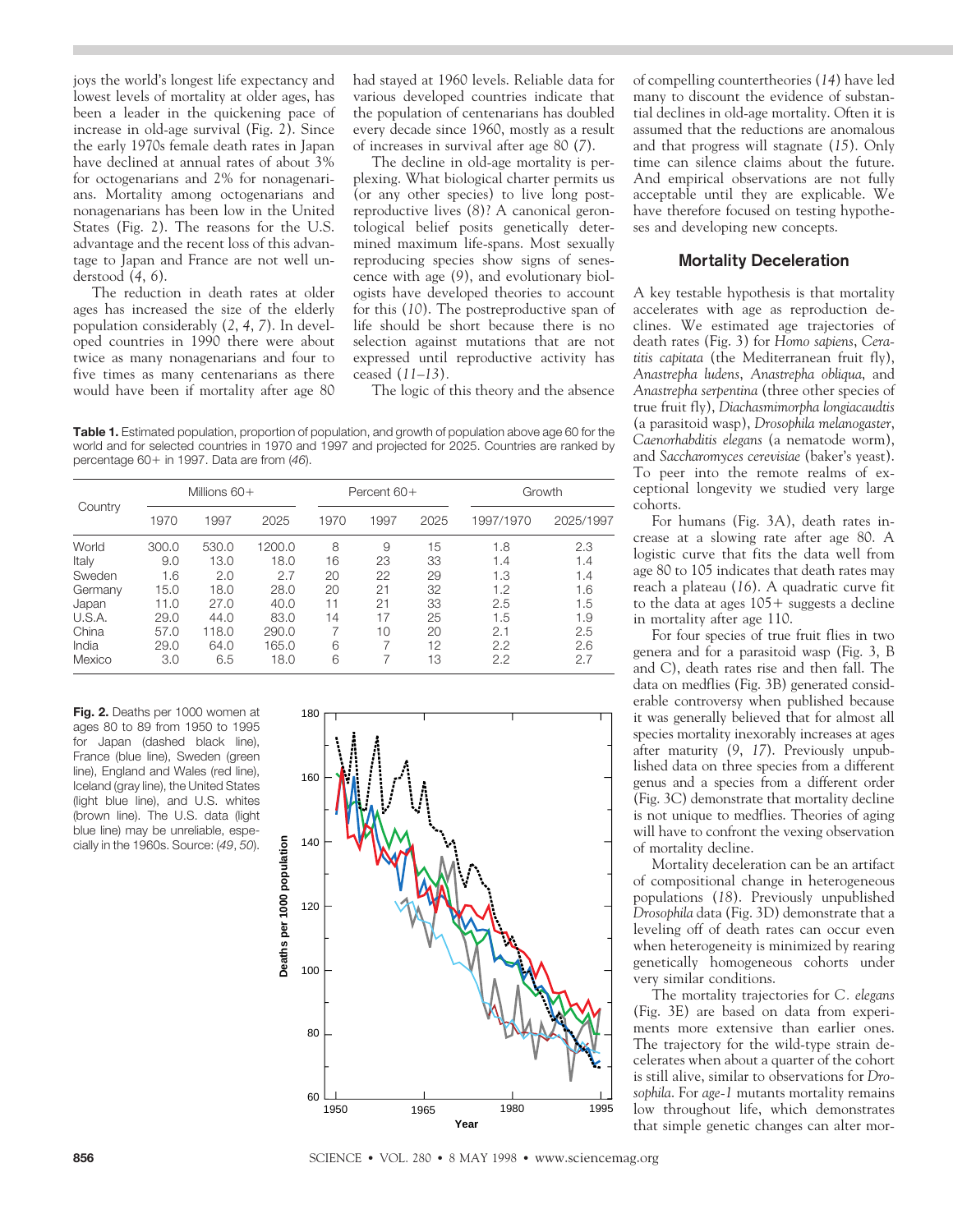

tality schedules dramatically.

Data from about 10 billion individuals in two strains of *S. cerevisiae* were used to estimate mortality trajectories (Fig. 3F). Because the yeast were kept under conditions thought to preclude reproduction, death rates were calculated from changes in the size of the surviving cohort. Although they need to be confirmed, the observed trajectories suggest that for enormous cohorts of yeast, death rates may rise and fall and rise again.

The trajectories in Fig. 3 differ greatly. For instance, human mortality at advanced ages rises to heights that preclude the longevity outliers found in medflies (*3*, *16*, *17*)*.*

Such differences demand explanation. But the trajectories also

share a key characteristic. For all species for which large cohorts have been followed to extinction (Fig. 3), mortality decelerates and, for the biggest populations studied, even declines at older ages. A few smaller studies have found deceleration in addition-



**Fig. 3.** Age trajectories of death rates (*48*). (**A**) Death rates from age 80 to 122 for human females. The red line is for an aggregation of 14 countries (Japan and 13 Western European countries) with reliable data, over the period from 1950 to 1990 for ages 80 to 109 and to 1997 for ages 110 and over (*49*). The last observation is a death at age 122, but data are so sparse at the highest ages that the trajectory of mortality is too erratic to plot. Although the graph is based on massive data, some 287 million personyears-at-risk, reliable data were available on only 82 people who survived past age 110. The expo-



nential (Gompertz) curve that best fits the data at ages 80 to 84 is shown in black. The logistic curve that best fits the entire data set is shown in blue (*16*). A quadratic curve (that is, the logarithm of death rate as a quadratic function of age) was fit to the data at ages 105 and higher; it is shown in green. (**B**) Death rates for a cohort of 1,203,646 medflies, *Ceratitis capitata* (*17*). The red curve is for females and the blue curve for males. The prominent shoulder of mortality, marked with an arrow, is associated with the death of proteindeprived females attempting to produce eggs (*51*). Until day 30, daily death rates are plotted; afterward, the death rates are averages for the 10-day period centered on the age at which the value is plotted. The fluctuations at the highest ages may be due to random noise; only 44 females and 18 males survived to day 100. (**C**) Death rates for three species of true fruit flies, *Anastrepha serpentina* in red (for a cohort of 341,314 flies), *A. obliqua* in green (for 297,087 flies), and *A. ludens* in light blue (for 851,100 flies), as well as 27,542 parasitoid wasps, *Diachasmimorpha longiacaudtis*, shown by the thinner dark blue curve. As for medflies, daily death rates are plotted until day 30; afterward, the death rates are for 10-day periods. (**D**) Death rates for a genetically homogeneous line of *Drosophila melanogaster*, from an experiment by A.A.K. and J.W.C. The thick red line is for a cohort of 6338 flies reared under usual procedures in J.W.C.'s laboratory. The other lines are for 17 smaller cohorts with a total of 7482 flies. To reduce heterogeneity, eggs were collected over a period of only 7 hours, first instar larvae over a period of only 3 hours, and enclosed flies over a period of only 3 hours. Each cohort was maintained under conditions that were as standardized as feasible.

Death rates were smoothed by use of a locally weighted procedure with a window of 8 days (*52*). (**E**) Death rates, determined from survival data from population samples, for genetically homogeneous lines of nematode worms, *Caenorhabditis elegans*, raised under experimental conditions similar to (*53*) but with density controlled (*21*). Age trajectories for the wild-type worm are shown as a solid red line (on a logarithmic scale given to the left) and as a dashed red line (on an arithmetic scale given to the right); the experiment included about 550,000 worms. Trajectories for the *age-1* mutant are shown as a solid blue line (on the logarithmic scale) and as a dashed blue line (on the arithmetic scale), from an experiment with about 100,000 worms. (**F**) Death rates for about 10 billion yeast in two haploid strains: D27310b, which is a wild-type strain, shown in red; and EG103 (DBY746), which is a highly studied laboratory strain, shown in blue (*34*). Surviving population size was estimated daily from samples of known volume containing about 200 viable individuals. Death rates were calculated from the estimated population sizes and then smoothed by use of a 20-day window for the EG103 strain and a 25-day window for the D27310b strain. Because the standard errors of the death-rate estimates are about one-tenth of the estimates, the pattern of rise, fall, and rise is highly statistically significant. (**G**) Death rates for automobiles in the United States, estimated from annual automobile registration data. An automobile "dies" if it is not re-registered (*26*, *54*). The blue and dashed blue lines are for Chevrolets from the 1970 and 1980 model years; the red and dashed red lines are for Toyotas from the same years.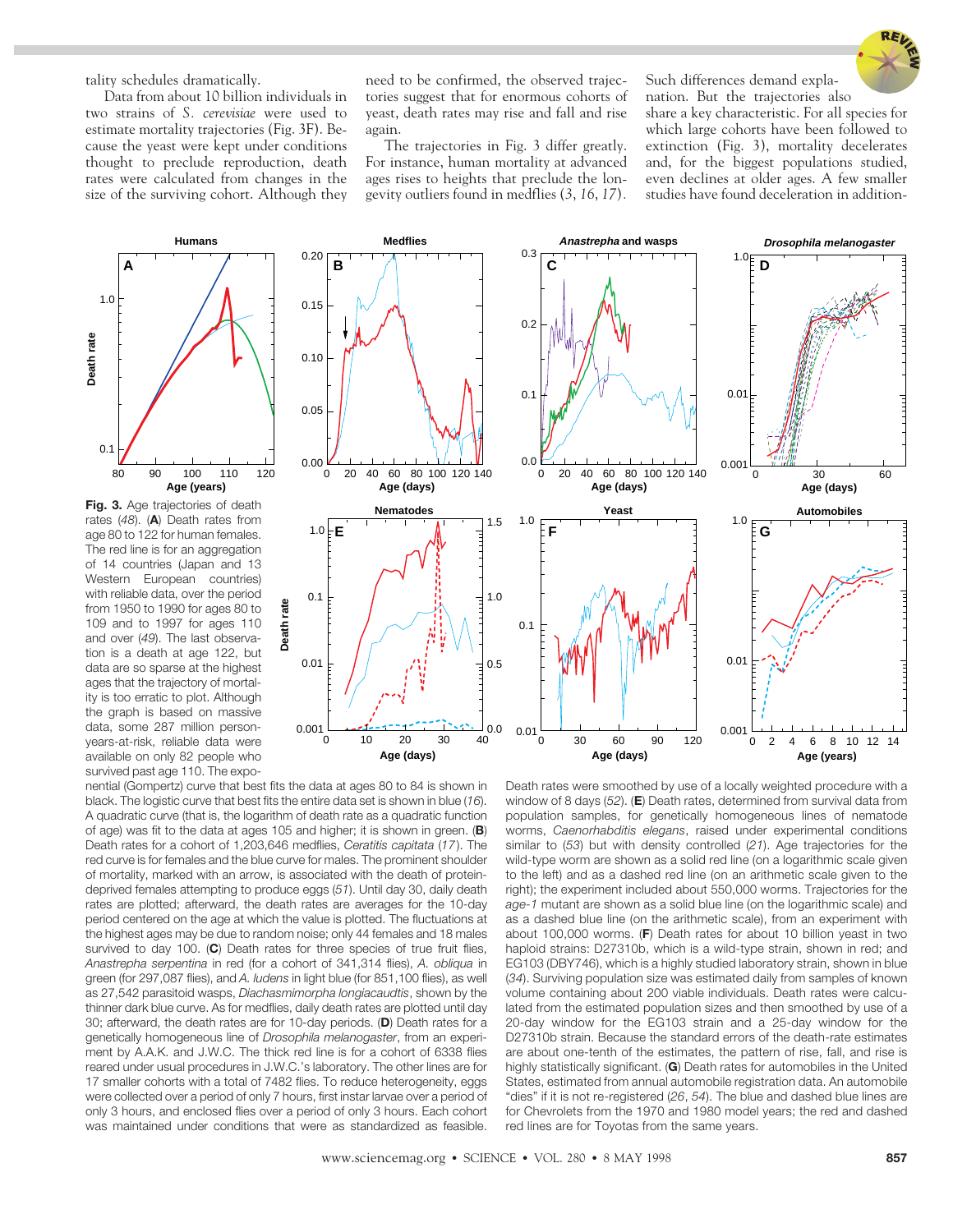al species (*19*). For humans, the insects, and the worms, the deceleration occurs at ages well past normal reproductive ages.

If older individuals contribute to the reproductive success of younger, related individuals, then they promote the propagation of their genes. Hence, in social species, the effective end of reproduction may be much later than indicated by fertility schedules (*20*). The deceleration of human mortality, however, occurs after age 80 and the leveling off or decline after age 110, ages that were rarely if ever reached in the course of human evolution (*8*) and ages at which any reproductive contribution is small.

In our early experiments, flies and worms were held in containers, with the density of living individuals declining with age. To check whether mortality deceleration could be an artifact of such changes in crowding, we held density constant—and still observed deceleration (*21*).

#### **Biodemographic Explanations**

It is not clear how to reconcile our two key findings—that mortality decelerates and that human mortality at older ages has declined substantially—with theory about aging. The proximate and ultimate causes of postreproductive survival are not understood (*12*, *22*). Theories that leave "nonzero late survival . . . unexplained" are unsatisfactory (*13*). Three biodemographic concepts—mortality correlation, heterogeneity in frailty, and induced demographic schedules—point to promising directions for developing theory.

*Mortality correlation.* Demographers have long known that death rates at different ages are highly correlated across populations and over time (*23*). In addition to environmental correlation, there may be genetic correlation: Mutations that raise mortality at older ages may do so at younger ages as well, decreasing evolutionary fitness (*12*). A pioneering *Drosophila* experiment found mortality correlation and no evidence of mutations with effects only at late ages (*24*). Postreproductive life-spans might be compared with postwarranty survival of equipment (*25*). Although living organisms are vastly more complex than manufactured products, they too are bound by mechanical constraints that may impose mortality correlations. The trajectory of mortality for automobiles (Fig. 3G) decelerates, suggesting the possibility that both deceleration and mortality correlation are general properties of complicated systems (*26*).

*Heterogeneity in frailty.* All populations are heterogeneous. Even genetically identical populations display phenotypic differences. Some individuals are frailer than others, innately or because of acquired weaknesses. The frail tend to suffer high mortality, leaving a select subset of survivors. This creates a fundamental problem for analyses of aging and mortality: As a result of compositional change, death rates increase more slowly with age than they would in a homogeneous population (*18*).

The leveling off and even decline of mortality can be entirely accounted for by models in which the chance of death for all individuals in the population rises at a constant or increasing rate with age (*18*). A frailty model applied to data on the lifespans of Danish twins suggests that mortality for individuals of the same genotype and with the same nongenetic attributes (such as educational achievement and smoking behavior) at some specified age may increase even faster than exponentially after that age (*27*). On the other hand, mortality deceleration could result from behavioral and physiological changes with age.

Verification of the heterogeneity hypothesis hinges on empirical estimation of the variation in frailty within a population. If at specified ages cohorts of *Drosophila* (or some other species) could be subjected to a stress that killed the frail and left the survivors neither weaker nor stronger, then comparison of the trajectories of mortality for the stressed cohorts with the trajectories for control cohorts would reveal the degree of heterogeneity (*28*). In practice, however, stresses generally weaken some survivors and strengthen others. Experiments with multiple intensities of stress, including nonlethal levels, may permit experimental estimates of heterogeneity in frailty.

*Induced demographic schedules.* A key construct underlying evolutionary theory is the Lotka equation, which determines the growth rate of a population (or the spread of an advantageous mutation) given age schedules of fertility and survival (*29*). The simplistic assumption in the Lotka equation that fertility and survival schedules are fixed is surely wrong for most species in the wild: Environments in nature are uncertain and changing (*30*). Many species have evolved alternative physiological modes for coping with fluctuating conditions, including dauer states (*C. elegans*), stationary phase (yeast), diapause (certain insects), and hibernation. In social insects the same genome can be programmed to produce short-lived workers or long-lived queens (*9*). That is, alternative demographic schedules of fertility and survival can be induced by environmental conditions.

To reproduce medflies need protein and this is only occasionally available in the wild. Medflies fed sugar and water can survive to advanced ages and still reproduce when fed protein. Regardless of when medflies begin reproducing, their subsequent mortality starts low and rises rapidly. This is a striking example of how, depending on the environment, organisms can manipulate their age-specific fertility and survival (*31*).

In nematodes, exposure to nonlethal heat shock or other stresses early in life induces increases in both stress resistance and longevity (*32*). In *Drosophila*, stress can also produce increases in subsequent longevity, attributable in part to the induction of molecular chaperones (*33*). Deletion of the *RAS2* gene in *S. cerevisiae* doubles the mean chronological life-span of yeast in stationary phase (*34*). *RAS2* mutants exhibit striking similarities to long-lived nematode mutants, including increases in stress resistance (*32*, *34*). Rodents raised on restricted diets have extended life-spans and increased resistance to environmental carcinogens, heat, and reactive oxidants (*35*). These findings suggest that stress-related genes and mechanisms may affect longevity across a broad range of species (*32–35*).

In sum, induced physiological change can lower mortality substantially. There is also evidence for physiological remolding to cope with damage in organisms (*9*, *36*). An individual does not face fixed fertility and survival schedules, but dynamically adopts alternative schedules as the environment and the individual's capabilities change. For this and other reasons (*30*, *37*), Lotka-based evolutionary theory needs rethinking. Post-Lotka equations should incorporate "grandparental and multigenerational terms, . . . homeostatic feedback and fluctuating environments" (*37*), as well as induced demographic schedules.

Although simplistic, the Lotka equation captures a fundamental insight: It is reproductive success that is optimized, not longevity. Deeper understanding of survival at older ages thus hinges on intensified research into the interactions between fertility and longevity (*19*, *31*, *38*).

#### **Survival Attributes**

The concepts of mortality correlation, heterogeneity in frailty, and induced demographic schedules can be tied together by a general question: How important are an individual's survival attributes (that is, persistent characteristics, innate or acquired, that affect survival chances) as opposed to current conditions in determining the chance of death? For humans, nutrition and infections in utero and during childhood may program the development of risk factors for several important diseases of middle and old age (*39*). Conflicting evidence suggests that current conditions may affect oldage survival chances much more than con-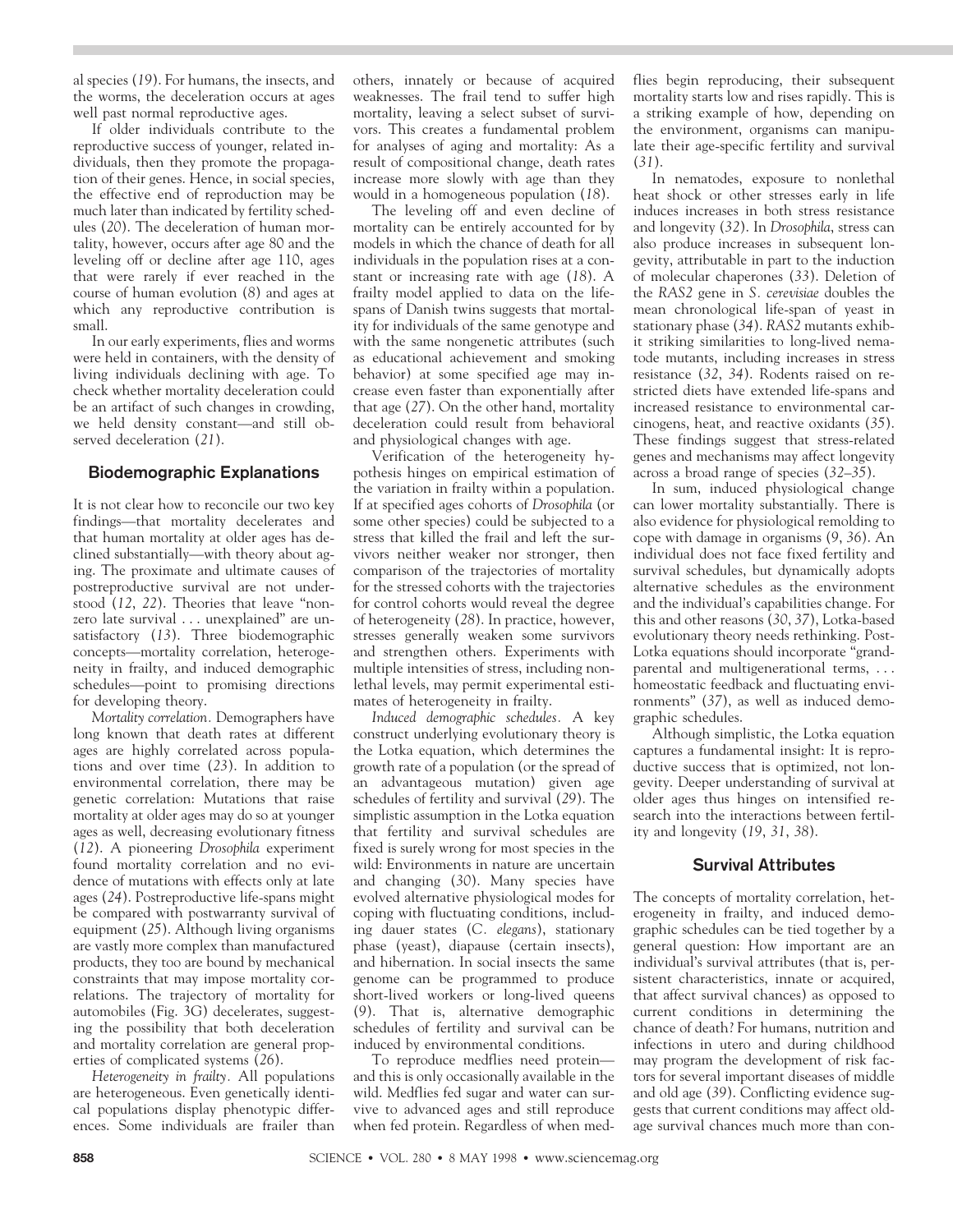

ditions early in life (*2*, *40*).

A frailty model applied to Danish twin data sheds some even-handed light on this controversy. The model suggests that about 50% of the variation in human life-spans after age 30 can be attributed to survival attributes that are fixed for individuals by the time they are 30; a third to a half of this effect is due to genetic factors and half to two-thirds to nongenetic survival attributes (related to, for example, socioeconomic status or nutritional and disease history). The model suggests that the importance of survival attributes may increase with a person's life expectancy. For persons who at age 30 can expect to survive into their 90s, more than 80% of the variation in life-span may be due to factors that are fixed by this age (*41*).

How many survival attributes account for most of the variation in life-spans? The number required to "survive ad extrema" may be "hundreds, not tens-of-thousands" (*37*); research over the next decade may resolve this question. For nematode worms and yeast, the mutation of a single gene can result in a qualitative change in the age trajectory of mortality (Fig. 3E) (*34*). For other species, including *Drosophila* and humans, no genes with such radical demographic effects have yet been discovered, but some polymorphisms, such as ApoE alleles in humans, alter substantially the chance of surviving to an advanced age (*42*). The emerging field of molecular biodemography seeks to uncover how variation at the microscopic level of genetic polymorphisms alters mortality trajectories at the macroscopic level of entire populations.

Analyses of data on Danish twins and other populations of related individuals indicate that 20 to 25% of the variation in adult life-spans can be attributed to genetic variation among individuals; heritability of life-span is also modest for a variety of other species (*43*). The possibility that genetic polymorphisms may play an increasing role with age is supported by evidence of increases with age in the genetic component of variation in both cognitive and physical ability (*44*).

Although genes and other survival attributes are fixed for individuals, their distribution in a cohort changes with age as the frail die. Hence, it is possible to develop survival attribute assays based on demographic analysis of changes with age in the frequency of fixed attributes. In longitudinal research in progress, we are gathering information on lifestyle and environmental conditions as well as DNA from 7000 Chinese octogenarians and nonagenarians, 3000 Chinese centenarians, and 14,000 elderly Danes. Survival-attribute assays applied to these data may uncover a suite of genetic and nongenetic determinants of longevity.

Experiments with insects, worms, yeast, and other organisms permit alternative approaches for discovering survival attributes; the diet and stress experiments sketched above provide examples. That genes can alter mortality trajectories is now certain; research on the mechanisms will shed new light on aging and longevity (*45*). The importance of diet, stress, and reproduction in inducing alternative mortality schedules has been demonstrated, but the potential of such studies to clarify causal relationships is just beginning to be tapped. The emerging dialogue between biologists and demographers (*5*) is changing the terms of discourse and opening new vantage points for research on aging.

#### **REFERENCES AND NOTES \_\_\_\_\_\_\_\_\_\_\_\_\_\_\_\_\_\_\_\_\_\_\_\_\_\_\_**

- 1. In China the 60+ population in 2050 may number around half a billion people, about the number worldwide today (Table 1). To keep the proportion over 60 to a quarter that size, population size would have to rise from 1.25 to 2 billion [J. W. Vaupel and Y. Zeng, *Policy Sci.* **24**, 389 (1991); Y. Zeng, J. W. Vaupel, Z. Wang, *Math. Pop. Stud.* **6**, 187 (1997)]. More generally, see J. W. Vaupel and A. E. Gowan, *Am. J. Public Health* **76**, 430 (1986) and D. A. Wise, Ed., *Advances in the Economics of Aging* (Univ. of Chicago Press, Chicago, IL, 1996).
- 2. V. Kannisto, J. Lauritsen, A. R. Thatcher, J. W. Vaupel, *Pop. Dev. Rev.* **20**, 987 (1994); V. Kannisto, *Development of Oldest-Old Mortality 1950-1990* (Odense Univ. Press, Odense, Denmark, 1994); V. Kannisto, *The Advancing Frontier of Survival* (Odense Univ. Press, Odense, Denmark, 1996); J. R. Wilmoth in (*5*), p. 38.
- 3. B. Jeune and J. W. Vaupel, Eds., *Exceptional Longevity: From Prehistory to the Present* (Odense Univ. Press, Odense, Denmark, 1995).
- 4. J. W. Vaupel, *Philos. Trans. R. Soc. London Ser. B* **352**, 1 (1997).
- 5. K. W. Wachter and C. E. Finch, Eds., *Between Zeus and the Salmon: The Biodemography of Longevity* (National Academy Press, Washington, DC, 1997).
- 6. K. G. Manton and J. W. Vaupel, *N. Engl. J. Med.* **333**, 1232 (1995).
- 7. J. W. Vaupel and B. Jeune, in (*3*), p. 109.
- 8. Remaining life expectancy at age 65 for Paleolithic populations may have been about 7 years [R. E. Lee, in (*5*), p. 212]. For Swedish females in 1900, 1950, and 1995 it was 12.9, 14.3, and 19.8 years, and for Japanese females in 1995 it was over 20.8 years, triple the Paleolithic level. Remaining life expectancy at age 50 from the stone age through the middle ages may have varied from 10 to 16 years [J. R. Wilmoth in (*3*), p. 125], compared with values of 23.8, 26.4, and 33.0 for Swedish females in 1900, 1950, and 1995.
- 9. C. E. Finch, *Longevity*, *Senescence*, *and the Genome* (Univ. of Chicago Press, Chicago, IL, 1990).
- 10. P. B. Medawar, *An Unsolved Problem in Biology* (Lewis, London, 1952); G. C. Williams, *Evolution* **11**, 398 (1957); W. D. Hamilton, *J. Theor. Biol.* **12**, 12 (1966); B. Charlesworth, *Evolution in Age-Structured Populations* (Cambridge Univ. Press, New York, 1994); P. Abrams and D. Ludwig, *Evolution* **49**, 1055 (1995); L. Partridge in (*5*), p. 78. For discussion of the mixed empirical support for this theory, see (*13*); J. W. Curtsinger, P. M. Service, T. Prout, *Am. Nat.* **144**, 210 (1994); D. E. L. Promislow, M. Tatar, A. A. Khazaeli, J. W. Curtsinger, *Genetics* **143**, 839 (1996).
- 11. J. W. Curtsinger, *Genetica* **96**, 187 (1995); S. Tuljapurkar, in (*5*), p. 65.
- 12. B. Charlesworth and L. Partridge, *Curr. Biol.* **7**, R440 (1997).
- 13. The quote, from (*12*, p. R441), pertains to L. D. Mueller and M. R. Rose, *Proc. Natl. Acad. Sci. U.S.A.* **93**, 15249 (1996); also see S. D. Pletcher and J. W. Curtsinger, *Evolution*, in press.
- 14. L. Keller and M. Genoud, *Nature* **389**, 958 (1997).
- 15. N. Keilman, *J. Off. Stat.* **13**, 245 (1997); J. F. Fries, *N. Engl. J. Med.* **303**, 130 (1980); S. J. Olshansky, B. A. Carnes, C. Cassel, *Science* **250**, 634 (1990).
- 16. A. R. Thatcher, V. Kannisto, J. W. Vaupel, *The Trajectory of Mortality from Age 80 to 120* (Odense Univ. Press, Odense, Denmark, 1998).
- 17. J. R. Carey, P. Liedo, D. Orozco, J. W. Vaupel, *Science* **258**, 457 (1992); J. R. Carey, *Demography* **34**, 17 (1997).
- 18. J. W. Vaupel, K. G. Manton, E. Stallard, *ibid.* **16**, 439 (1979); J. W. Curtsinger, H. H. Fukui, D. R. Townsend, J. W. Vaupel, *Science* **258**, 461 (1992); J. W. Vaupel and J. R. Carey, *ibid.* **260**, 1666 (1993); A. I. Yashin, J. W. Vaupel, I. A. Iachine, *Mech. Aging Dev.* **74**, 1 (1994).
- 19. M. Tatar, J. R. Carey, J. W. Vaupel, *Evolution* **47**, 1302 (1993); D. L. Wilson, *Mech. Aging Dev.* **74**, 15 (1994). But most smaller studies have not found deceleration (*9*).
- 20. J. R. Carey and C. Gruenfelder, in (*5*), p. 127; S. N. Austad, *ibid.*, p. 161.
- 21. J. R. Carey, P. Liedo, J. W. Vaupel, *Exp. Gerontol.* **30**, 605 (1995); A.A. Khazaeli, L. Xiu, J. W. Curtsinger, *J. Gerontol.* **52**, 48 (1995); A. A. Khazaeli, L. Xiu, J. W. Curtsinger, *Genetica* **98**, 21 (1996). In our nematode experiments, the volume of the container was reduced as worms died, to keep density constant.
- 22. K. Christensen and J. W. Vaupel, *J. Int. Med.* **240**, 333 (1996).
- 23. A. Coale and P. Demeny, *Regional Model Life Tables and Stable Populations* (Academic Press, New York, 1983); R. D. Lee and L. R. Carter, *J. Am. Stat. Assoc.* **87**, 659 (1992).
- 24. S. D. Pletcher, D. Houle, J. W. Curtsinger, *Genetics* **148**, 287 (1998).
- 25. L. Hayflick, *How and Why We Age* (Ballantine Books, New York, 1994); L. S. Gavrilov and N. S. Gavrilova, *The Biology of Life Span* (Harwood, Chur, Switzerland, 1991). Contrary to J. F. Fries and L. M. Crapo [*Vitality and Aging* (Freeman, San Francisco, 1981)] and R. Dawkins [*Sci. Am.* **273**, 80 (November 1995)], reliability engineering constraints make it virtually impossible for organisms to approximate the "one-hoss shay" of Oliver Wendell Holmes, which ran perfectly until one day when all of its pieces fell apart simultaneously.
- 26. J. W. Vaupel, in (*5*), p. 17.
- 27. A. I. Yashin and I. A. Iachine, *Demography* **34**, 31 (1997).
- 28. J. W. Vaupel, A. I. Yashin, K. G. Manton *Math. Pop. Studies* **1**, 21 (1988); J. W. Curtsinger and A. A. Khazaeli, *Exp. Gerontol.*, in press.
- 29. A.J. Lotka, *Theorie Analytique des Associations Biologiques* (Hermann, Paris, 1939). The equation is  $1 = \int e^{-rx} f(x) m(x) dx$ , where *r* is the intrinsic rate of growth of the population, *l*(*x*) is the proportion of females surviving to age *x*, and *m*(*x*) is the average number of female offspring to females at age *x*.
- 30. S. Orzack and S. Tuljapurkar, *Am. Nat.* **133**, 901 (1989); M. Mangel and C. W. Clark, *Dynamic Modeling in Behavioral Ecology* (Princeton Univ. Press, Princeton, NJ, 1988).
- 31. J. R. Carey, P. Liedo, H.-G. Müller, J.-L. Wang, J. W. Vaupel, in preparation.
- 32. G. Lithgow, T. M. White, S. Melov, T. E. Johnson, *Proc. Natl. Acad. Sci. U.S.A.* **92**, 7540 (1995); S. Murakami and T. E. Johnson, *Genetics* **143**, 1207 (1996).
- 33. M. Tatar, A. A. Khazaeli, J. W. Curtsinger, *Nature* **390**, 30 (1997).
- 34. V. Longo *et al.*, in preparation.
- 35. E. J. Masoro and S. N. Austad, *J. Gerontol.* **51A**, B387 (1996); S. M. Jazwinski, *Science* **273**, 54 (1996).
- 36. C. Franceschi *et al.*, *Int. Rev. Immunol.* **12**, 57 (1995);
- E. G. Lakatta, *Aging* **6**, 213 (1994).
- 37. K. W. Wachter in (*5*), p. 1.